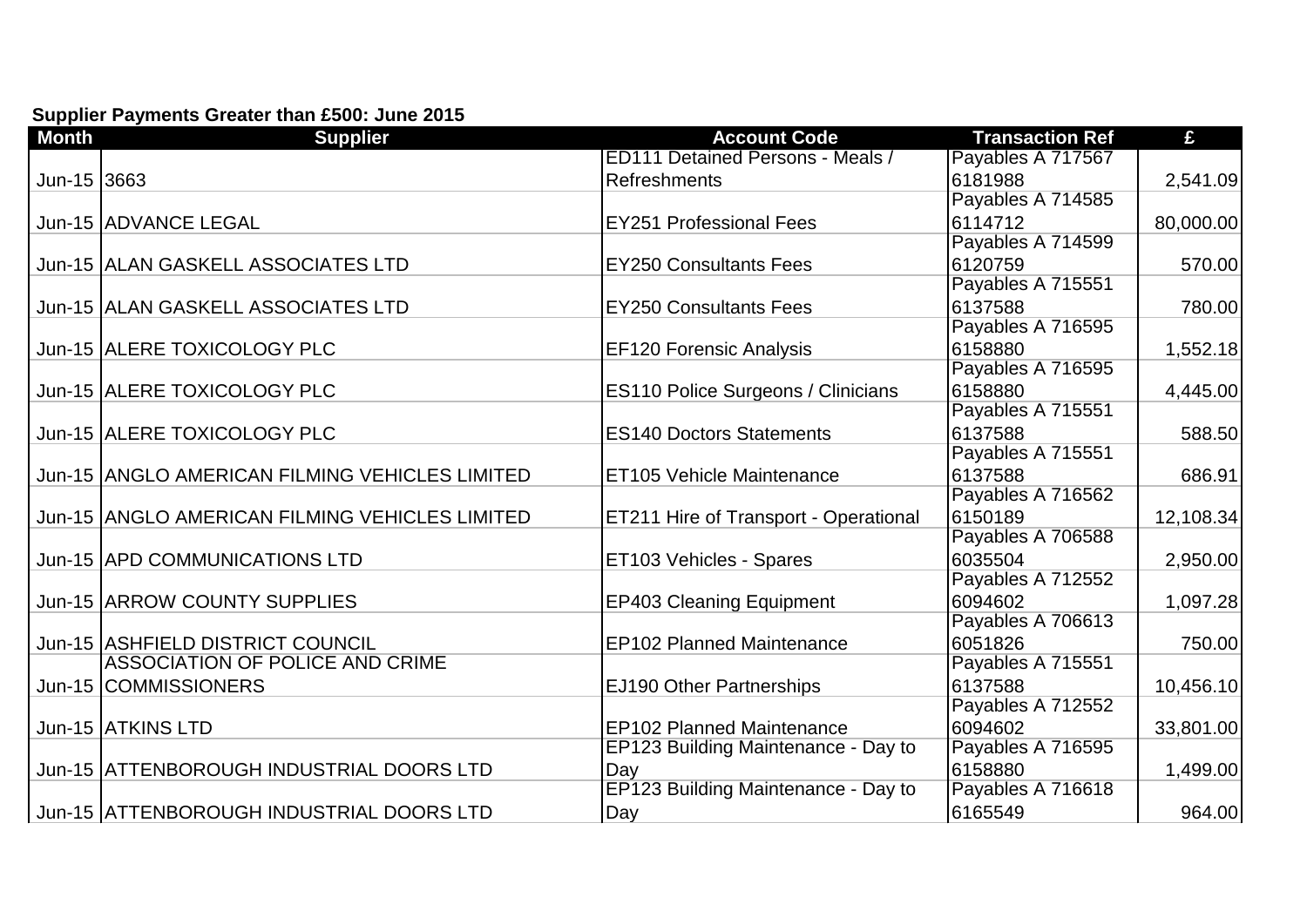|                                   |                                      | Payables A 711558 |           |
|-----------------------------------|--------------------------------------|-------------------|-----------|
| Jun-15 AUTOCLENZ LTD              | <b>ET170 Vehicle Cleaning</b>        | 6083197           | 1,455.00  |
|                                   |                                      | Payables A 717567 |           |
| Jun-15 AUTOCLENZ LTD              | <b>ET170 Vehicle Cleaning</b>        | 6181988           | 684.00    |
|                                   |                                      | Payables A 706613 |           |
| Jun-15   BEECHMAST LTD            | EJ310 Storage                        | 6051826           | 950.00    |
|                                   |                                      | Payables A 715551 |           |
| Jun-15   BEECHMAST LTD            | EJ310 Storage                        | 6137588           | 937.50    |
|                                   |                                      | Payables A 715551 |           |
| Jun-15   BEECHMAST LTD            | <b>EX750 Vehicle Recovery Costs</b>  | 6137588           | 550.00    |
|                                   |                                      | Payables A 715551 |           |
| Jun-15   BETTER TIMES LTD         | <b>EY203 Publicity</b>               | 6137588           | 5,005.80  |
|                                   |                                      | Payables A 711558 |           |
| Jun-15 BIFFA WASTE SERVICES       | EP350 Waste Disposal                 | 6083197           | 3,133.92  |
|                                   |                                      | Payables A 716595 |           |
| Jun-15 BIFFA WASTE SERVICES       | EP350 Waste Disposal                 | 6158880           | 1,440.17  |
|                                   |                                      | Payables A 709552 |           |
| Jun-15 BLAZIE                     | <b>EC526 Systems Development</b>     | 6065276           | 950.00    |
|                                   |                                      | Payables A 717567 |           |
| Jun-15   BOLTWORTHY LTD           | <b>EP501 Fixtures &amp; Fittings</b> | 6181988           | 660.68    |
|                                   |                                      | Payables A 704587 |           |
| Jun-15 BRIGHT INTERACTIVE LTD     | <b>EY151 Licence Fees</b>            | 6017565           | 960.00    |
|                                   |                                      | Payables A 713549 |           |
| Jun-15 BRITISH GAS BUSINESS       | EP201 Gas                            | 6101447           | 1,185.54  |
|                                   |                                      | Payables A 716595 |           |
| Jun-15 BRITISH GAS BUSINESS       | EP201 Gas                            | 6158880           | 1,093.23  |
|                                   |                                      | Payables A 717567 |           |
| Jun-15 BRITISH GAS BUSINESS       | EP201 Gas                            | 6181988           | 597.97    |
|                                   |                                      | Payables A 711558 |           |
| Jun-15 BRITISH GAS BUSINESS       | <b>EP202 Electricity</b>             | 6083197           | 587.48    |
|                                   |                                      | Payables A 712552 |           |
| Jun-15 BRITISH GAS BUSINESS       | <b>EP202 Electricity</b>             | 6094602           | 30,599.37 |
|                                   | EC110 Fixed Telephone Call Charges & | Payables A 717567 |           |
| Jun-15 BRITISH TELECOMMUNICATIONS | <b>Line Rental</b>                   | 6181988           | 2,053.22  |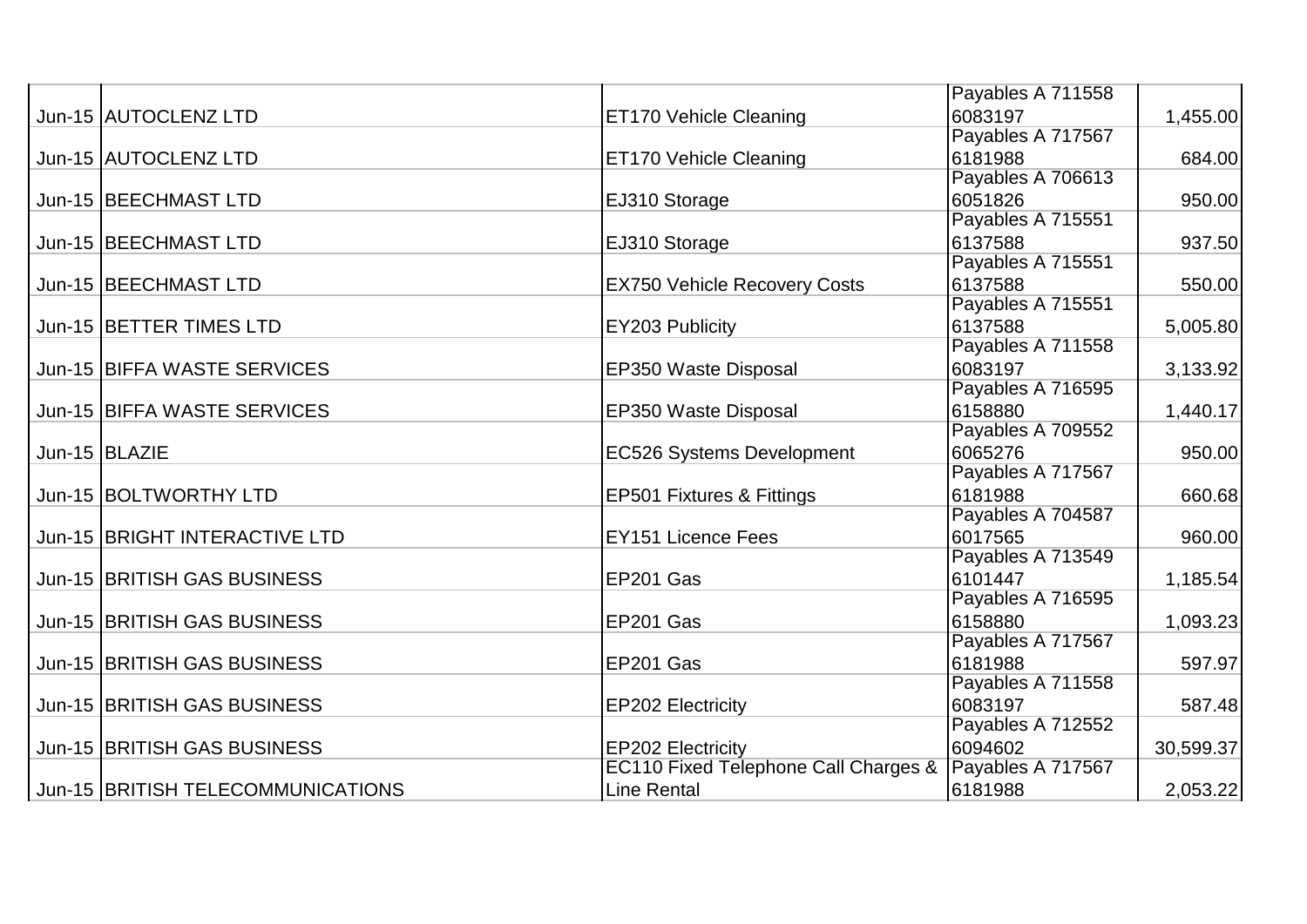|                                         |                                                 | Payables A 717567 |            |
|-----------------------------------------|-------------------------------------------------|-------------------|------------|
| Jun-15 BRITISH TELECOMMUNICATIONS       | <b>EC420 Network Management</b>                 | 6181988           | 22,130.09  |
|                                         | <b>EX420 Maintenance Task Force</b>             | Payables A 717567 |            |
| Jun-15 BRITISH TELECOMMUNICATIONS       | Equipment                                       | 6181988           | 887.45     |
|                                         | <b>EC110 Fixed Telephone Call Charges &amp;</b> | Payables A 716595 |            |
| Jun-15 BT GLOBAL SERVICES               | <b>Line Rental</b>                              | 6158880           | 541.66     |
|                                         |                                                 | Payables A 705560 |            |
| Jun-15 BT GLOBAL SERVICES               | <b>EC420 Network Management</b>                 | 6023450           | 199,771.33 |
|                                         |                                                 | Payables A 717567 |            |
| Jun-15 BT GROUP ENGINEERING SERVICES    | <b>EC420 Network Management</b>                 | 6181988           | 700.00     |
|                                         |                                                 | Payables A 717567 |            |
| Jun-15 BT GROUP ENGINEERING SERVICES    | <b>EF130 Electronic Forensics</b>               | 6181988           | 500.00     |
|                                         | <b>EX431 Maintenance/Consumables</b>            | Payables A 715570 |            |
| Jun-15  BUDDI LTD                       | <b>Specialist Op Equipment</b>                  | 6144099           | 900.00     |
|                                         | <b>EX431 Maintenance/Consumables</b>            | Payables A 716595 |            |
| Jun-15 CALUMET PHOTOGRAPHIC LTD         | <b>Specialist Op Equipment</b>                  | 6158880           | 895.24     |
|                                         |                                                 | Payables A 717567 |            |
| Jun-15 CAPITA BUSINESS SERVICES LIMITED | EC501 Hardware - purchase                       | 6181988           | 1,984.41   |
|                                         |                                                 | Payables A 716618 |            |
| Jun-15 CAPITA BUSINESS SERVICES LIMITED | EC510 Software - purchase                       | 6165549           | 4,266.00   |
|                                         |                                                 | Payables A 715551 |            |
| Jun-15 CARBON ZERO CONSULTING           | <b>EY250 Consultants Fees</b>                   | 6137588           | 1,537.00   |
|                                         |                                                 | Payables A 709552 |            |
| Jun-15 CENTRAL (HIGH RISE) LTD          | <b>EP102 Planned Maintenance</b>                | 6065276           | 2,243.00   |
|                                         |                                                 | Payables A 717567 |            |
| Jun-15 CERTAS ENERGY UK LTD             | ET190 Petrol                                    | 6181988           | 9,654.00   |
|                                         |                                                 | Payables A 716562 |            |
| Jun-15 CINTRA LTD                       | <b>EL110 Interpreters Fees</b>                  | 6150189           | 70,221.61  |
|                                         |                                                 | Payables A 705560 |            |
| Jun-15 CITY PRESS LEEDS LTD             | <b>ER105 Printing</b>                           | 6023450           | 938.00     |
|                                         | EP123 Building Maintenance - Day to             | Payables A 717567 |            |
| Jun-15 CLEARWAY (MIDLANDS) LTD          | Day                                             | 6181988           | 721.00     |
|                                         |                                                 | Payables A 706588 |            |
| Jun-15 CMEC DEMOLITION LTD              | <b>EP102 Planned Maintenance</b>                | 6035504           | 14,075.00  |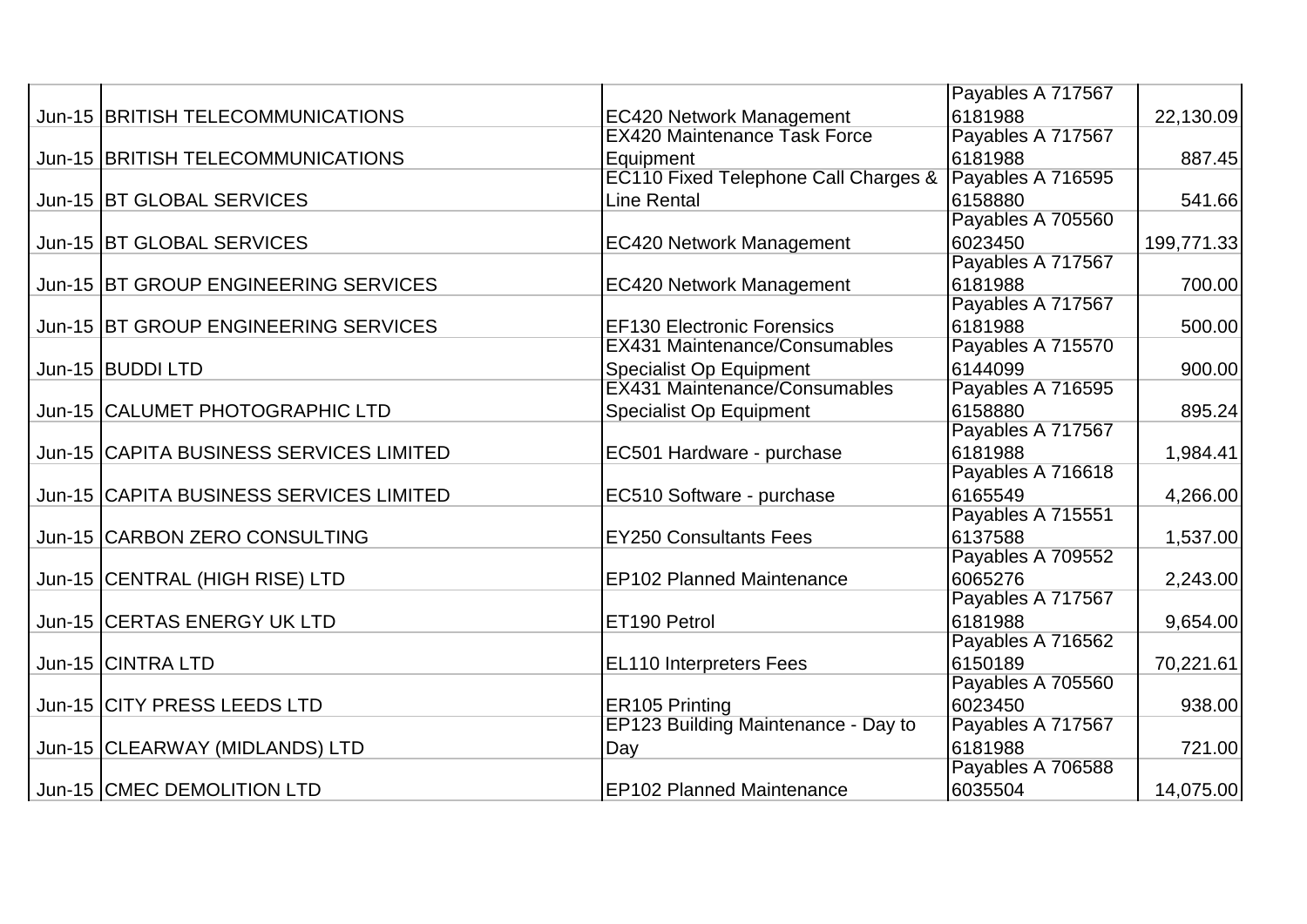|                               |                                         | Payables A 715570 |           |
|-------------------------------|-----------------------------------------|-------------------|-----------|
| Jun-15 COLLEGE OF POLICING    | <b>AE320 External Training Courses</b>  | 6144099           | 6,600.00  |
|                               |                                         | Payables A 717547 |           |
| Jun-15 COMPSOFT PLC           | EC510 Software - purchase               | 6170663           | 10,692.00 |
|                               |                                         | Payables A 706588 |           |
| Jun-15 COMPUTER COMPUTER LTD  | EC502 Hardware - maintenance            | 6035504           | 8,846.45  |
|                               |                                         | Payables A 715551 |           |
| Jun-15 COMPUTRAD (EUROPE) LTD | <b>EC490 Other Network Costs</b>        | 6137588           | 1,650.00  |
|                               |                                         | Payables A 716595 |           |
| Jun-15 CONSULT 47             | <b>EY251 Professional Fees</b>          | 6158880           | 577.50    |
|                               |                                         | Payables A 717567 |           |
| Jun-15 CONSULT 47             | <b>EY251 Professional Fees</b>          | 6181988           | 632.50    |
|                               |                                         | Payables A 706588 |           |
| Jun-15 CONTROL-F LTD          | <b>AE320 External Training Courses</b>  | 6035504           | 3,420.00  |
|                               |                                         | Payables A 716595 |           |
| Jun-15 COONEEN AT WORK LTD    | <b>EU111 Clothing &amp; Uniforms</b>    | 6158880           | 52,453.64 |
|                               |                                         | Payables A 716595 |           |
| Jun-15 COONEEN PROTECTION LTD | EU111 Clothing & Uniforms               | 6158880           | 1,489.22  |
|                               |                                         | Payables A 712552 |           |
| Jun-15 CORONA ENERGY          | EP201 Gas                               | 6094602           | 14,547.31 |
|                               |                                         | Payables A 716595 |           |
| Jun-15 CREATIVE FLAVOURS      | EY510 Subsistence                       | 6158880           | 718.20    |
|                               |                                         | Payables A 716562 |           |
| Jun-15 CROWN PET FOODS LTD    | <b>EX652 Other Operational Expenses</b> | 6150189           | 1,353.24  |
|                               |                                         | Payables A 716562 |           |
| Jun-15 CRYSTAL 2 LIMITED      | EP102 Planned Maintenance               | 6150189           | 40,498.00 |
|                               | EX611 Police Dogs -                     | Payables A 711558 |           |
| Jun-15 CUPBROOK LTD           | Feed/kennelling/vets                    | 6083197           | 1,452.00  |
|                               | EX611 Police Dogs -                     | Payables A 715551 |           |
| Jun-15 CUPBROOK LTD           | Feed/kennelling/vets                    | 6137588           | 1,394.00  |
|                               |                                         | Payables A 714563 |           |
| Jun-15 DATA PRO IT LTD        | <b>EC590 Other IT Costs</b>             | 6108329           | 987.85    |
|                               |                                         | Payables A 711558 |           |
| Jun-15   DR RALPH SAMPSON     | <b>AE514 Other Medical Costs</b>        | 6083197           | 3,489.90  |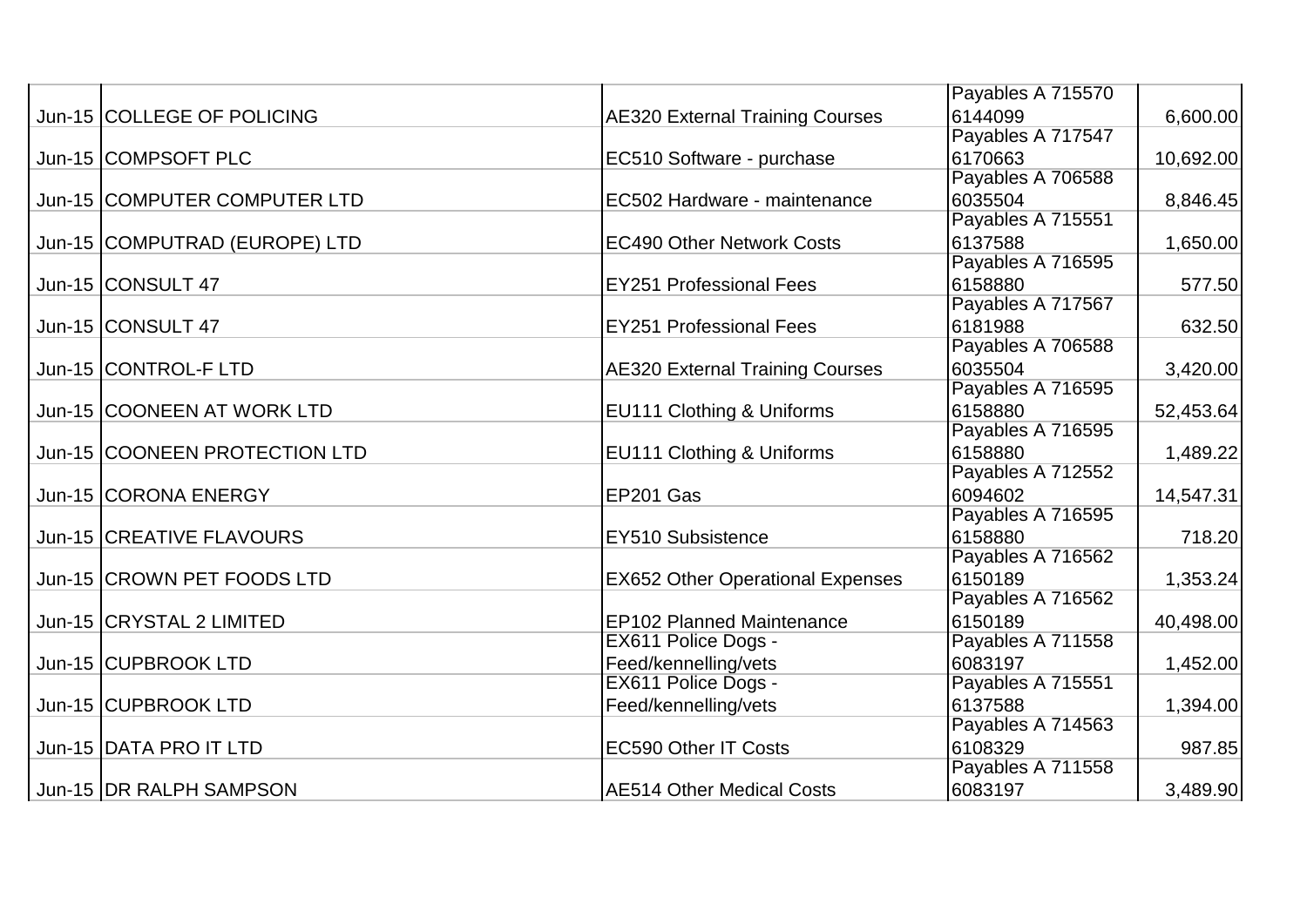|                                                |                                              | Payables A 715551 |           |
|------------------------------------------------|----------------------------------------------|-------------------|-----------|
| Jun-15 DR RALPH SAMPSON                        | <b>AE514 Other Medical Costs</b>             | 6137588           | 1,550.00  |
|                                                | <b>EX431 Maintenance/Consumables</b>         | Payables A 714585 |           |
| Jun-15   DSG RETAIL LIMITED                    | <b>Specialist Op Equipment</b>               | 6114712           | 550.00    |
|                                                |                                              | Payables A 711558 |           |
| Jun-15 EDF ENERGY CUSTOMERS PLC                | <b>EP202 Electricity</b>                     | 6083197           | 81,921.48 |
|                                                |                                              | Payables A 717547 |           |
| Jun-15 EDGE TRAINING AND CONSULTANCY LIMITED   | <b>AE320 External Training Courses</b>       | 6170663           | 7,142.50  |
|                                                |                                              | Payables A 715551 |           |
| Jun-15 ELLIOTT GROUP LTD                       | <b>EP251 Hire of Rooms/Premises</b>          | 6137588           | 608.00    |
|                                                |                                              | Payables A 716562 |           |
| Jun-15 ELLIOTT GROUP LTD                       | <b>EP251 Hire of Rooms/Premises</b>          | 6150189           | 608.00    |
|                                                |                                              | Payables A 704571 |           |
| Jun-15 ENTERPRISE RENT-A-CAR (UK) LTD          | <b>ET211 Hire of Transport - Operational</b> | 6011558           | 653.35    |
|                                                |                                              | Payables A 716562 |           |
| Jun-15 ENTERPRISE RENT-A-CAR (UK) LTD          | <b>ET211 Hire of Transport - Operational</b> | 6150189           | 2,185.10  |
|                                                |                                              | Payables A 716618 |           |
| Jun-15 ENTERPRISE RENT-A-CAR (UK) LTD          | <b>ET211 Hire of Transport - Operational</b> | 6165549           | 630.00    |
|                                                |                                              | Payables A 717567 |           |
| Jun-15 ENTERPRISE RENT-A-CAR (UK) LTD          | <b>ET211 Hire of Transport - Operational</b> | 6181988           | 2,492.00  |
|                                                |                                              | Payables A 715570 |           |
| Jun-15 ENVIRONMENTAL SCIENTIFICS GROUP LIMITED | <b>EF120 Forensic Analysis</b>               | 6144099           | 6,086.56  |
|                                                |                                              | Payables A 716562 |           |
| Jun-15 ENVIRONMENTAL SCIENTIFICS GROUP LIMITED | <b>EF120 Forensic Analysis</b>               | 6150189           | 5,153.52  |
|                                                |                                              | Payables A 717567 |           |
| Jun-15 ENVIRONTEC LTD                          | <b>EY251 Professional Fees</b>               | 6181988           | 800.00    |
|                                                |                                              | Payables A 716562 |           |
| Jun-15 EPAY LTD                                | <b>EY251 Professional Fees</b>               | 6150189           | 1,455.00  |
|                                                |                                              | Payables A 706588 |           |
| Jun-15 EPPERSTONE RIFLE RANGE                  | <b>EP202 Electricity</b>                     | 6035504           | 1,014.17  |
|                                                | EC130 Mobile Phone Call Charges &            | Payables A 712552 |           |
| Jun-15 EVERYTHING EVERYWHERE LTD               | <b>Contract Cost</b>                         | 6094602           | 820.00    |
|                                                |                                              | Payables A 713549 |           |
| Jun-15 FIDLER AND PEPPER SOLICITORS            | <b>EY251 Professional Fees</b>               | 6101447           | 2,150.66  |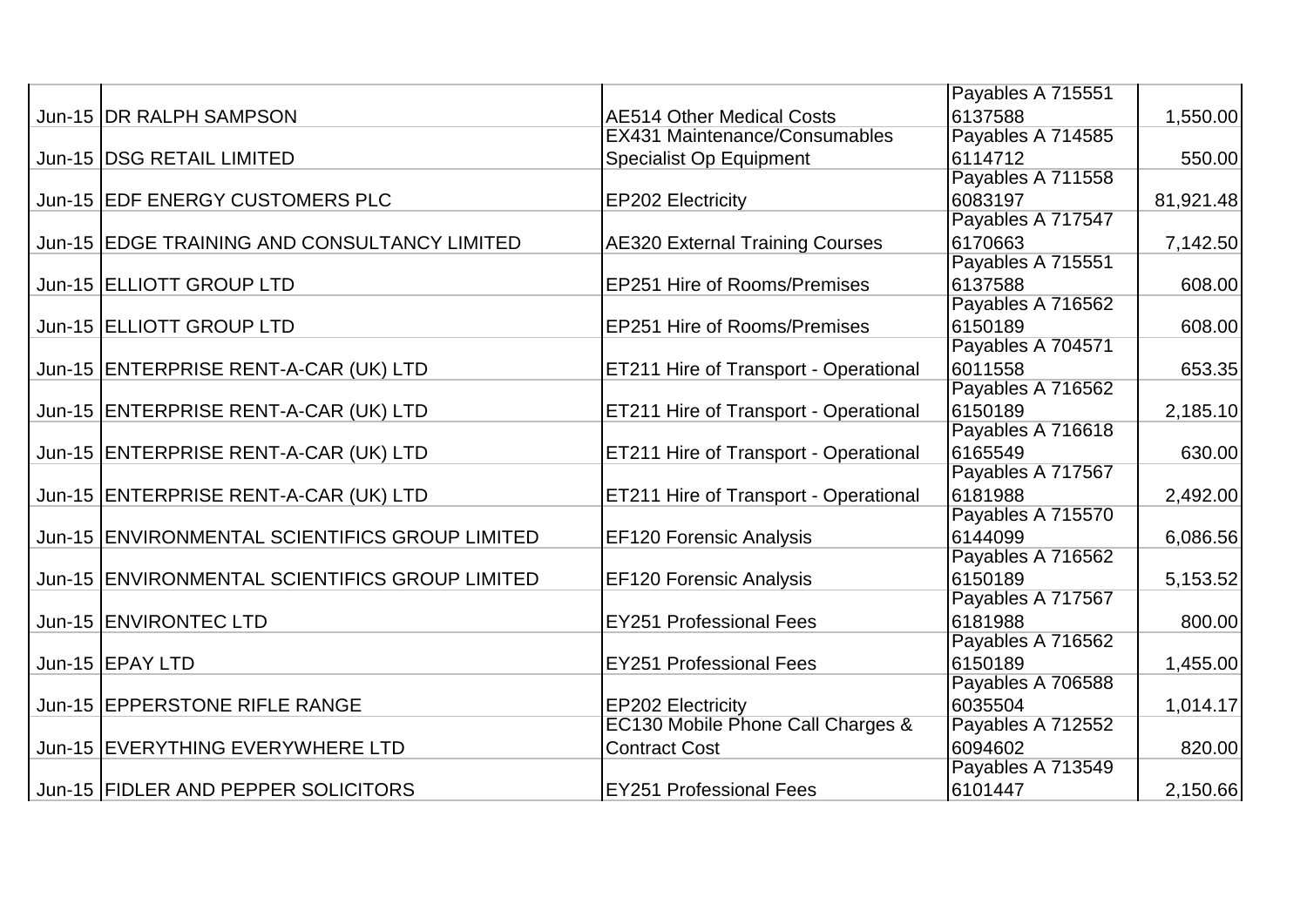|                                                   |                                           | Payables A 715570 |            |
|---------------------------------------------------|-------------------------------------------|-------------------|------------|
| Jun-15 FIRE SAFETY SERVICES                       | <b>EP121 Reactive Maintenance</b>         | 6144099           | 2,138.06   |
|                                                   |                                           | Payables A 711558 |            |
| Jun-15 FIRE SAFETY SERVICES                       | <b>EY251 Professional Fees</b>            | 6083197           | 2,700.00   |
|                                                   |                                           | Payables A 716595 |            |
| Jun-15   FOCUS PROMOTIONS                         | EY203 Publicity                           | 6158880           | 1,920.00   |
|                                                   |                                           | Payables A 713549 |            |
| Jun-15 FORCE INFORMATION SYSTEMS LTD              | <b>EC526 Systems Development</b>          | 6101447           | 20,139.00  |
|                                                   | EP123 Building Maintenance - Day to       | Payables A 716618 |            |
| Jun-15   FWP MECHANICAL LTD                       | Day                                       | 6165549           | 550.20     |
|                                                   | <b>ED113 Detained Persons -</b>           | Payables A 712552 |            |
| Jun-15 G S MAHAL & CO LTD                         | Consumables                               | 6094602           | 1,900.00   |
|                                                   |                                           | Payables A 709552 |            |
| Jun-15 G4S FORENSIC AND MEDICAL SERVICES (UK) LTD | <b>ES110 Police Surgeons / Clinicians</b> | 6065276           | 208,941.00 |
|                                                   | <b>EX431 Maintenance/Consumables</b>      | Payables A 715551 |            |
| Jun-15 G4S MONITORING TECHNOLOGIES LTD            | <b>Specialist Op Equipment</b>            | 6137588           | 4,640.00   |
|                                                   |                                           | Payables A 705560 |            |
| Jun-15 HALL FUELS                                 | <b>ET191 Diesel</b>                       | 6023450           | 9,444.00   |
|                                                   |                                           | Payables A 708543 |            |
| Jun-15 HALL FUELS                                 | ET191 Diesel                              | 6058060           | 14,052.34  |
|                                                   |                                           | Payables A 712552 |            |
| Jun-15 HALL FUELS                                 | ET191 Diesel                              | 6094602           | 14,124.00  |
|                                                   |                                           | Payables A 716595 |            |
| Jun-15 HAYS SPECIALIST RECRUITMENT LTD            | AE110 Agency / Temp Staff                 | 6158880           | 615.95     |
|                                                   |                                           | Payables A 716618 |            |
| Jun-15 HAYS SPECIALIST RECRUITMENT LTD            | AE110 Agency / Temp Staff                 | 6165549           | 775.81     |
|                                                   |                                           | Payables A 717567 |            |
| Jun-15 HAYS SPECIALIST RECRUITMENT LTD            | AE110 Agency / Temp Staff                 | 6181988           | 521.91     |
|                                                   |                                           | Payables A 705560 |            |
| Jun-15 HM REVENUE & CUSTOMS                       | <b>EX990 Other Legal Costs</b>            | 6023450           | 2,708.00   |
|                                                   |                                           | Payables A 704587 |            |
| Jun-15 HMCTS                                      | <b>EX910 Court Fees</b>                   | 6017565           | 4,660.00   |
|                                                   |                                           | Payables A 716595 |            |
| Jun-15 HOME OFFICE                                | EC511 Software - upgrade                  | 6158880           | 5,824.13   |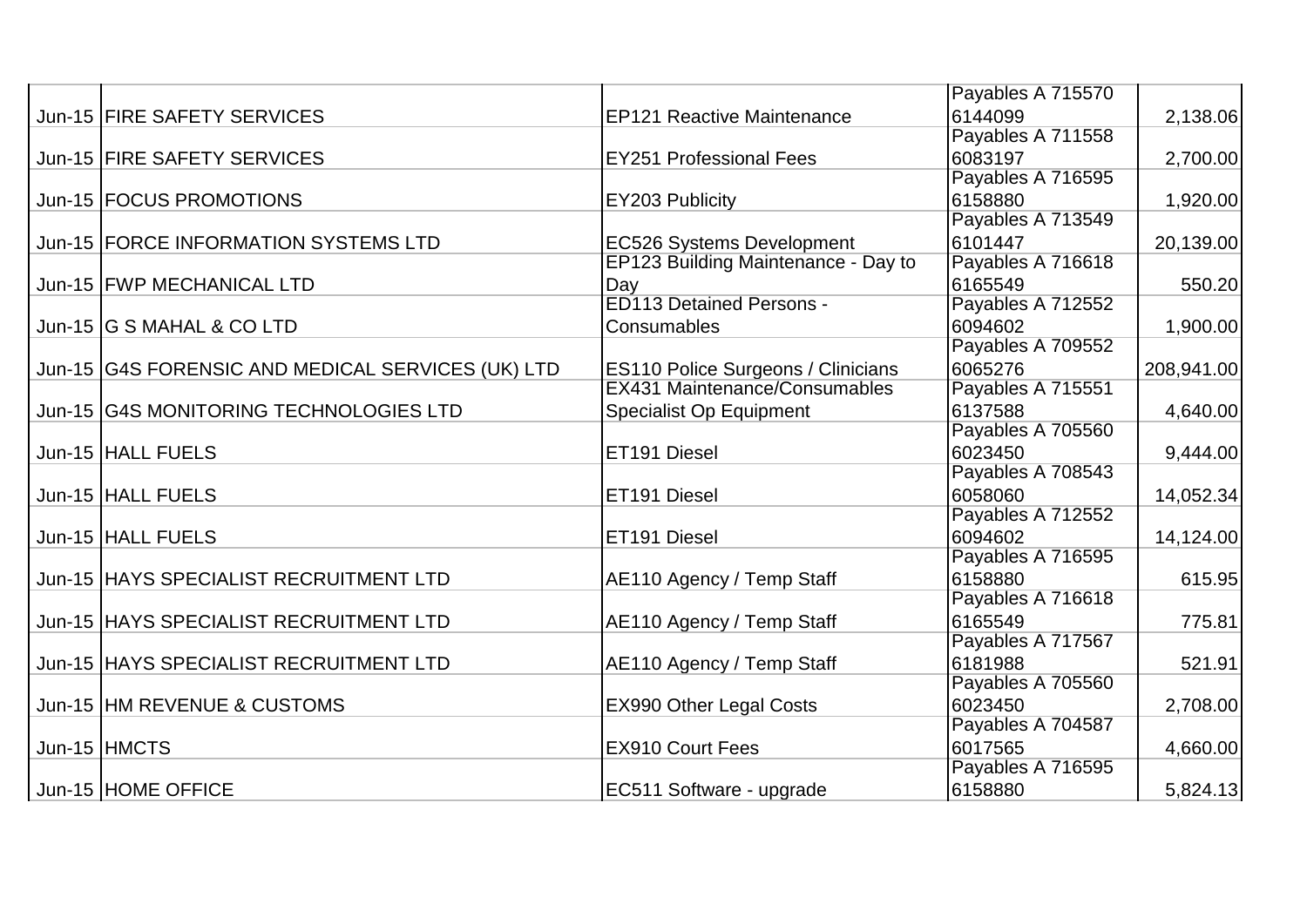|                    |                                    |                                          | Payables A 714585 |           |
|--------------------|------------------------------------|------------------------------------------|-------------------|-----------|
|                    | Jun-15 HUTCHISON 3G LIMITED        | EC160 Other Voice & Data                 | 6114712           | 2,800.34  |
|                    |                                    |                                          | Payables A 714599 |           |
|                    | Jun-15  IDSCAN BIOMETRICS LTD      | <b>EC512 Software Licences</b>           | 6120759           | 2,376.00  |
|                    |                                    |                                          | Payables A 716595 |           |
|                    | Jun-15  IRON MOUNTAIN (UK) LTD     | EJ310 Storage                            | 6158880           | 3,128.95  |
|                    |                                    | EC130 Mobile Phone Call Charges &        | Payables A 717547 |           |
|                    | Jun-15  IT4AUTOMATION LTD          | <b>Contract Cost</b>                     | 6170663           | 957.00    |
|                    |                                    |                                          | Payables A 715551 |           |
| <b>Jun-15  IWS</b> |                                    | <b>EP205 Water Services / Rates</b>      | 6137588           | 9,045.13  |
|                    |                                    |                                          | Payables A 717567 |           |
|                    | Jun-15 JJNE SECURITY LTD           | <b>ET305 Bicycle Purchases</b>           | 6181988           | 645.00    |
|                    |                                    | EP123 Building Maintenance - Day to      | Payables A 706588 |           |
|                    | Jun-15 JJOHNS OF NOTTINGHAM        | Day                                      | 6035504           | 1,766.00  |
|                    |                                    |                                          | Payables A 716595 |           |
|                    | Jun-15 JJOHNSONS APPARELMASTER     | <b>ED112 Detained Persons - Clothing</b> | 6158880           | 1,704.33  |
|                    |                                    | <b>ED113 Detained Persons -</b>          | Payables A 716595 |           |
|                    | Jun-15 JJOHNSONS APPARELMASTER     | Consumables                              | 6158880           | 653.78    |
|                    |                                    |                                          | Payables A 716595 |           |
|                    | Jun-15 KCH GARDEN SQUARE           | <b>EY251 Professional Fees</b>           | 6158880           | 1,600.00  |
|                    |                                    |                                          | Payables A 716595 |           |
|                    | Jun-15 KEY FORENSIC SERVICES LTD   | <b>EF120 Forensic Analysis</b>           | 6158880           | 15,452.68 |
|                    |                                    |                                          | Payables A 717547 |           |
|                    | Jun-15 KEY FORENSIC SERVICES LTD   | <b>EF120 Forensic Analysis</b>           | 6170663           | 16,999.54 |
|                    |                                    |                                          | Payables A 716562 |           |
|                    | Jun-15 KIMBERLEY TOWN COUNCIL      | EP250 Rent                               | 6150189           | 800.00    |
|                    |                                    |                                          | Payables A 706588 |           |
|                    | Jun-15 KINGS SECURITY SYSTEMS LTD  | <b>EP102 Planned Maintenance</b>         | 6035504           | 28,424.88 |
|                    |                                    |                                          | Payables A 708543 |           |
|                    | Jun-15 KINGS SECURITY SYSTEMS LTD  | <b>EP102 Planned Maintenance</b>         | 6058060           | 3,214.29  |
|                    |                                    |                                          | Payables A 711549 |           |
|                    | Jun-15 KUSTOM GARAGE EQUIPMENT LTD | <b>EY250 Consultants Fees</b>            | 6077231           | 2,800.00  |
|                    |                                    |                                          | Payables A 716562 |           |
|                    | Jun-15 KUSTOM GARAGE EQUIPMENT LTD | <b>EY250 Consultants Fees</b>            | 6150189           | 3,906.80  |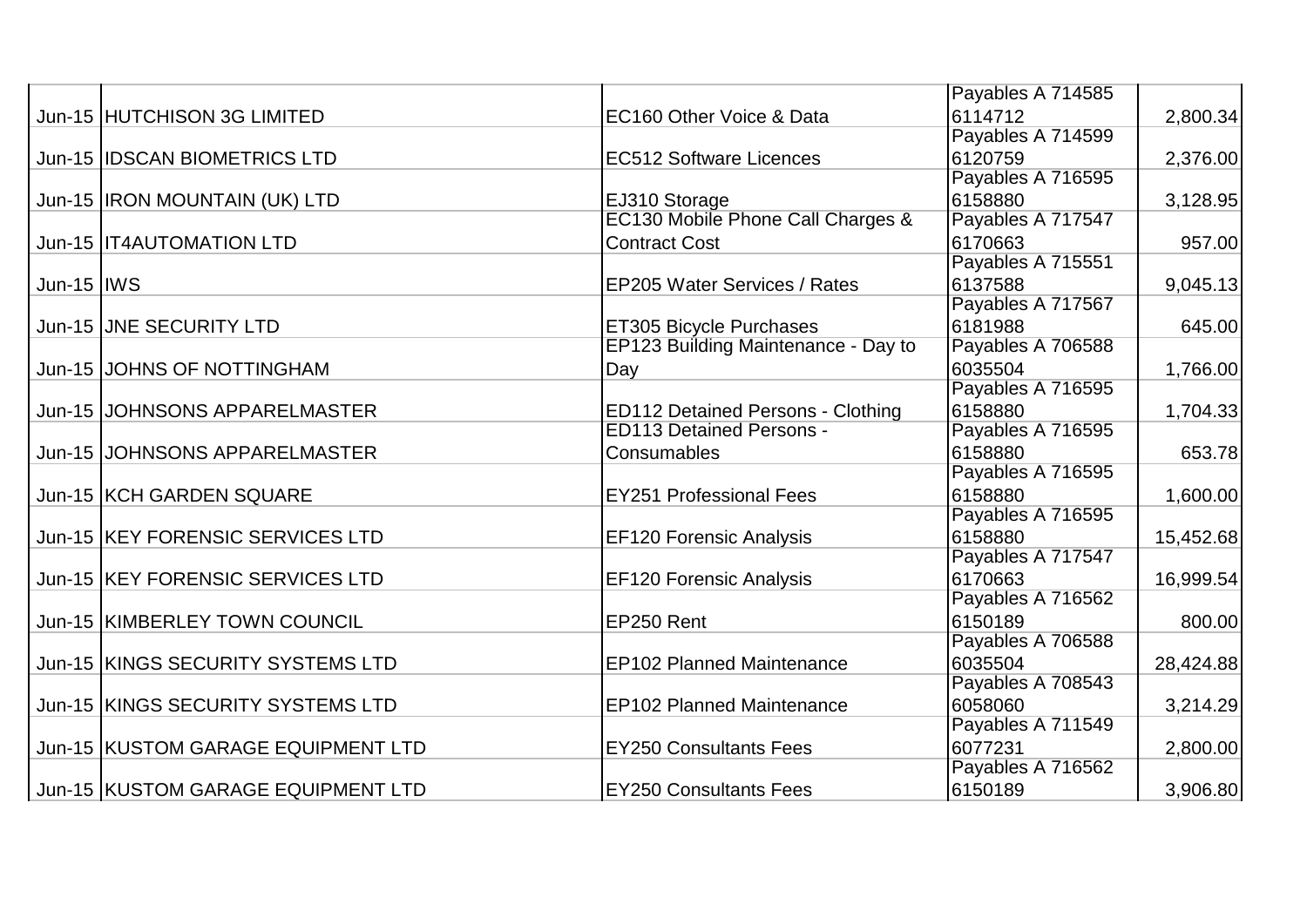|                                    |                                                  | Payables A 717567 |           |
|------------------------------------|--------------------------------------------------|-------------------|-----------|
| Jun-15 LANGUAGE LINE SOLUTIONS     | <b>EL110 Interpreters Fees</b>                   | 6181988           | 4,609.72  |
|                                    |                                                  | Payables A 715570 |           |
| Jun-15 LANGUAGE LINE SOLUTIONS     | EL130 Language line                              | 6144099           | 5,181.60  |
|                                    |                                                  | Payables A 710549 |           |
| Jun-15 LEADERS UNLOCKED LTD        | <b>EY380 Grants to Voluntary Bodies</b>          | 6071161           | 15,000.00 |
|                                    |                                                  | Payables A 716595 |           |
| Jun-15  LGC LTD                    | <b>EF120 Forensic Analysis</b>                   | 6158880           | 2,019.12  |
|                                    |                                                  | Payables A 717547 |           |
| Jun-15 LGC LTD                     | <b>EF120 Forensic Analysis</b>                   | 6170663           | 3,001.87  |
|                                    |                                                  | Payables A 716595 |           |
| Jun-15  LGC LTD                    | EF150 DNA Sampling                               | 6158880           | 11,436.06 |
|                                    |                                                  | Payables A 711558 |           |
| Jun-15 LYRECO OFFICE PRODUCTS      | ER101 Stationery & Office Consumables 6083197    |                   | 3,058.77  |
|                                    |                                                  | Payables A 715570 |           |
| Jun-15 LYRECO OFFICE PRODUCTS      | ER101 Stationery & Office Consumables 6144099    |                   | 525.22    |
|                                    |                                                  | Payables A 711558 |           |
| Jun-15 LYRECO OFFICE PRODUCTS      | <b>ER104 Paper (Photocopiers &amp; Printers)</b> | 6083197           | 1,388.25  |
|                                    |                                                  | Payables A 715551 |           |
| Jun-15 MACE MACRO LTD              | <b>EY251 Professional Fees</b>                   | 6137588           | 1,802.00  |
|                                    |                                                  | Payables A 711558 |           |
| Jun-15   MACILDOWIE ASSOCIATES LTD | AE110 Agency / Temp Staff                        | 6083197           | 820.31    |
|                                    |                                                  | Payables A 716562 |           |
| Jun-15   MACILDOWIE ASSOCIATES LTD | AE110 Agency / Temp Staff                        | 6150189           | 6,379.67  |
|                                    |                                                  | Payables A 717547 |           |
| Jun-15   MACILDOWIE ASSOCIATES LTD | AE110 Agency / Temp Staff                        | 6170663           | 4,677.35  |
|                                    |                                                  | Payables A 717567 |           |
| Jun-15  MACILDOWIE ASSOCIATES LTD  | <b>EY251 Professional Fees</b>                   | 6181988           | 5,222.88  |
|                                    |                                                  | Payables A 711558 |           |
| Jun-15   MACOI LTD                 | <b>EE110 Furniture</b>                           | 6083197           | 2,062.47  |
|                                    |                                                  | Payables A 715551 |           |
| Jun-15   MACOI LTD                 | <b>EE110 Furniture</b>                           | 6137588           | 1,316.28  |
|                                    |                                                  | Payables A 716618 |           |
| Jun-15   MACOI LTD                 | <b>EE110 Furniture</b>                           | 6165549           | 781.71    |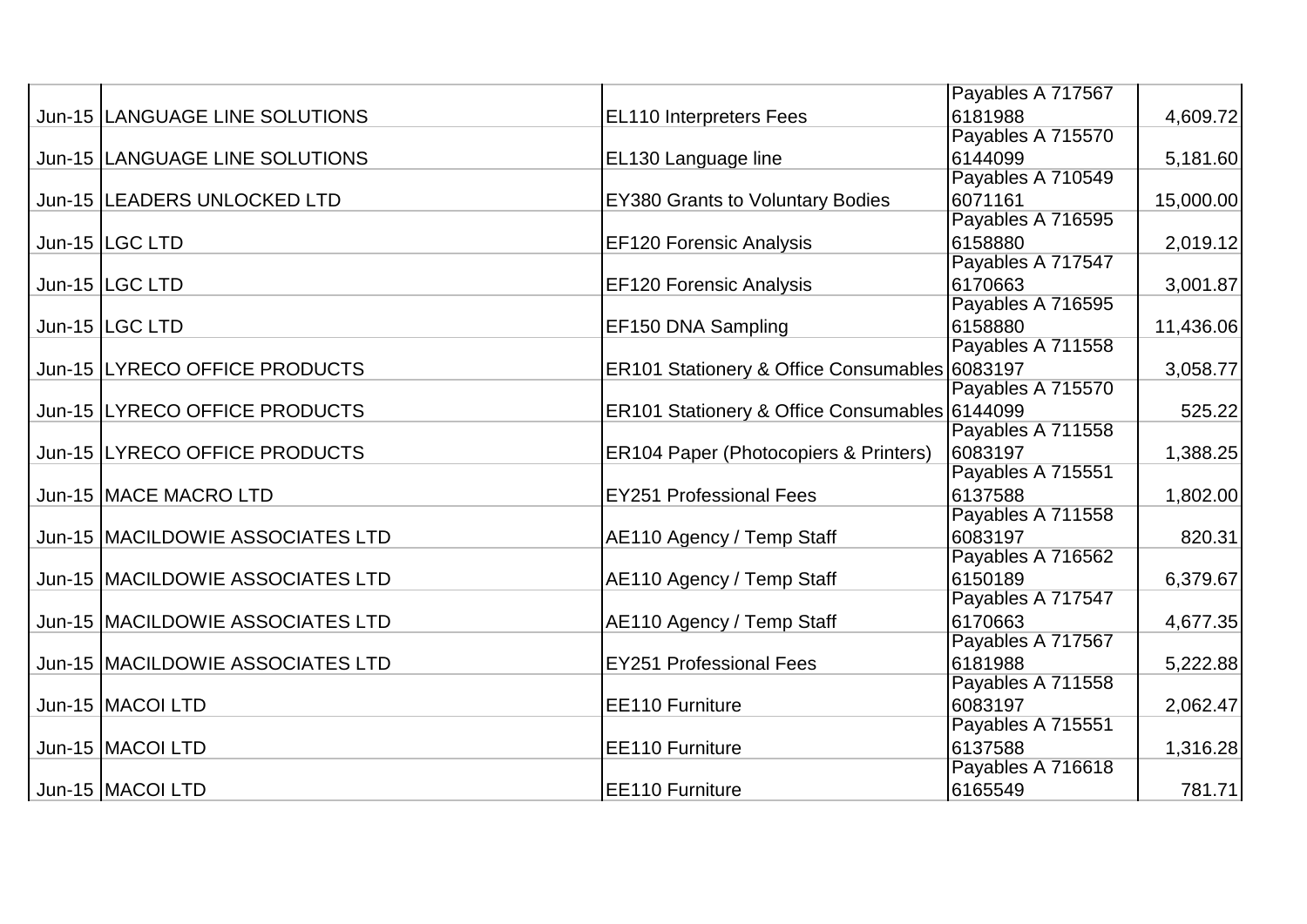|                                                   |                                     | Payables A 711558 |            |
|---------------------------------------------------|-------------------------------------|-------------------|------------|
| Jun-15 MANJID PUREWAL                             | <b>EX901 Legal Costs</b>            | 6083197           | 2,703.10   |
|                                                   |                                     | Payables A 715570 |            |
| Jun-15   MANSFIELD BID COMPANY LTD                | <b>EJ190 Other Partnerships</b>     | 6144099           | 10,000.00  |
|                                                   |                                     | Payables A 715551 |            |
| Jun-15  MANSFIELD DISTRICT COUNCIL                | <b>EJ190 Other Partnerships</b>     | 6137588           | 10,000.00  |
|                                                   | EP123 Building Maintenance - Day to | Payables A 712552 |            |
| Jun-15  MANSFIELD REFRIGERATION & AIR COND CO LTD | Day                                 | 6094602           | 1,620.00   |
|                                                   | EP123 Building Maintenance - Day to | Payables A 716595 |            |
| Jun-15 MANSFIELD REFRIGERATION & AIR COND CO LTD  | Day                                 | 6158880           | 1,135.75   |
|                                                   |                                     | Payables A 711558 |            |
| Jun-15 MARGARET WORT & CO                         | <b>EL110 Interpreters Fees</b>      | 6083197           | 2,295.00   |
|                                                   |                                     | Payables A 705560 |            |
| Jun-15 METHODS ADVISORY LTD                       | <b>EY251 Professional Fees</b>      | 6023450           | 4,500.00   |
|                                                   |                                     | Payables A 708543 |            |
| Jun-15 MICHAEL PAGE RECRUITMENT LTD               | AE110 Agency / Temp Staff           | 6058060           | 15,317.76  |
|                                                   |                                     | Payables A 716562 |            |
| Jun-15 MICHAEL PAGE RECRUITMENT LTD               | AE110 Agency / Temp Staff           | 6150189           | 7,000.00   |
|                                                   |                                     | Payables A 711558 |            |
| Jun-15 MIVEN LTD                                  | EP250 Rent                          | 6083197           | 3,375.00   |
|                                                   |                                     | Payables A 716562 |            |
| Jun-15 MIVEN LTD                                  | EP250 Rent                          | 6150189           | 176,327.39 |
|                                                   |                                     | Payables A 715570 |            |
| Jun-15 MOTOR ACCIDENT PROTECTION SERVICES LTD     | <b>ET250 Vehicle Insurance</b>      | 6144099           | 3,262.14   |
|                                                   |                                     | Payables A 711558 |            |
| Jun-15 MOUCHEL BUSINESS SERVICES LTD              | <b>EY251 Professional Fees</b>      | 6083197           | 8,975.00   |
|                                                   |                                     | Payables A 715570 |            |
| Jun-15 NCC SERVICES LTD                           | <b>EC512 Software Licences</b>      | 6144099           | 750.00     |
|                                                   |                                     | Payables A 715570 |            |
| Jun-15 NEWARK & SHERWOOD DISTRICT COUNCIL         | EY203 Publicity                     | 6144099           | 1,906.19   |
|                                                   |                                     | Payables A 717567 |            |
| Jun-15 NORTH PROCUREMENT CONSULTANCY LTD          | <b>EY250 Consultants Fees</b>       | 6181988           | 3,995.00   |
|                                                   |                                     | Payables A 711558 |            |
| Jun-15 NORTHGATE PUBLIC SERVICES (UK) LTD         | EC501 Hardware - purchase           | 6083197           | 1,869.00   |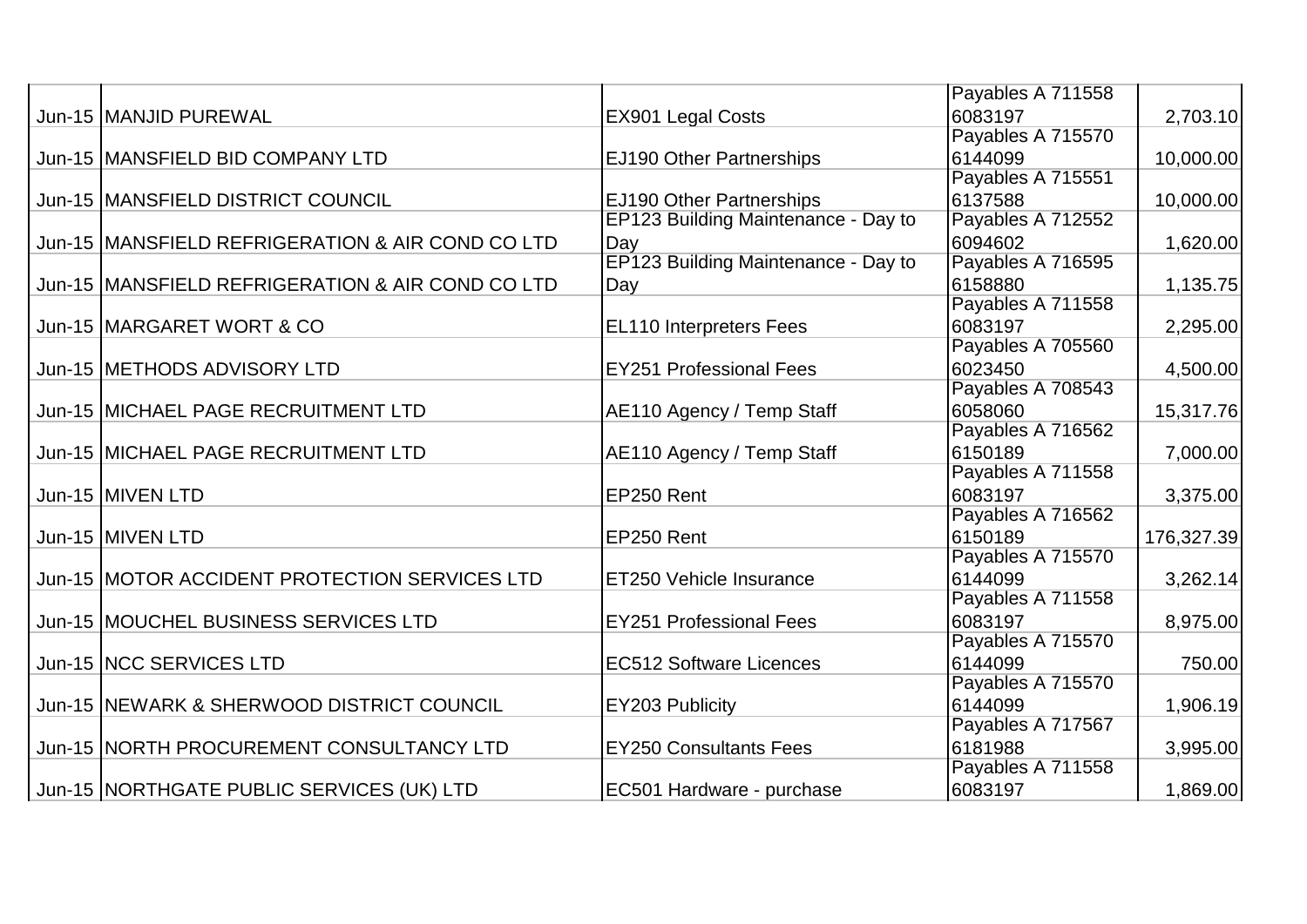|                                             |                                         | Payables A 717567 |            |
|---------------------------------------------|-----------------------------------------|-------------------|------------|
| Jun-15 NOTTINGHAM BID COMPANY LTD           | <b>EY380 Grants to Voluntary Bodies</b> | 6181988           | 3,000.00   |
|                                             |                                         | Payables A 717567 |            |
| Jun-15 NOTTINGHAM CITY COUNCIL              | AE110 Agency / Temp Staff               | 6181988           | 4,689.82   |
|                                             |                                         | Payables A 716562 |            |
| Jun-15 NOTTINGHAM CITY COUNCIL              | <b>AE320 External Training Courses</b>  | 6150189           | 9,873.00   |
|                                             |                                         | Payables A 711558 |            |
| Jun-15 NOTTINGHAM CITY COUNCIL              | <b>EY203 Publicity</b>                  | 6083197           | 3,300.00   |
|                                             |                                         | Payables A 716618 |            |
| Jun-15 NOTTINGHAM CITY COUNCIL              | <b>EY251 Professional Fees</b>          | 6165549           | 27,000.00  |
|                                             |                                         | Payables A 716618 |            |
| Jun-15 NOTTINGHAMSHIRE COUNTY COUNCIL       | <b>EX425 Crime Prevention Equipment</b> | 6165549           | 1,959.61   |
|                                             |                                         | Payables A 715551 |            |
| Jun-15 NOTTINGHAMSHIRE COUNTY COUNCIL       | <b>EY390 Specific Grants awarded</b>    | 6137588           | 15,647.00  |
|                                             |                                         | Payables A 716562 |            |
| Jun-15 NOTTINGHAMSHIRE HEALTHCARE NHS TRUST | <b>EJ190 Other Partnerships</b>         | 6150189           | 125,000.00 |
| NOTTINGHAMSHIRE INDEPENDENT DOMESTIC ABUSE  |                                         | Payables A 715551 |            |
| Jun-15 SERVICE                              | <b>EY390 Specific Grants awarded</b>    | 6137588           | 18,608.00  |
|                                             |                                         | Payables A 708543 |            |
| Jun-15 NOTTINGHAMSHIRE WOMENS AID LTD       | <b>EY390 Specific Grants awarded</b>    | 6058060           | 30,066.00  |
|                                             | <b>EX431 Maintenance/Consumables</b>    | Payables A 706575 |            |
| Jun-15 ONE STOP PROMOTIONS LTD              | <b>Specialist Op Equipment</b>          | 6029376           | 1,337.50   |
|                                             |                                         | Payables A 715570 |            |
| Jun-15 ORCHID CELLMARK LTD                  | <b>EF150 DNA Sampling</b>               | 6144099           | 10,366.00  |
|                                             |                                         | Payables A 717547 |            |
| Jun-15 ORCHID CELLMARK LTD                  | <b>EF150 DNA Sampling</b>               | 6170663           | 21,140.00  |
|                                             |                                         | Payables A 708543 |            |
| Jun-15 ORRELL ASSOCIATES LTD                | <b>EY250 Consultants Fees</b>           | 6058060           | 3,907.20   |
|                                             |                                         | Payables A 713549 |            |
| Jun-15 PANGBOURNE MUSICAL DISTRIBUTORS LTD  | <b>EC524 Mobile Information System</b>  | 6101447           | 1,070.00   |
|                                             |                                         | Payables A 709552 |            |
| Jun-15   PATRA EAST MIDLANDS LTD            | <b>EY380 Grants to Voluntary Bodies</b> | 6065276           | 9,000.00   |
|                                             |                                         | Payables A 717567 |            |
| Jun-15   PERSONNEL HYGIENE SERVICES LTD     | <b>EP353 Confidential Waste</b>         | 6181988           | 1,149.00   |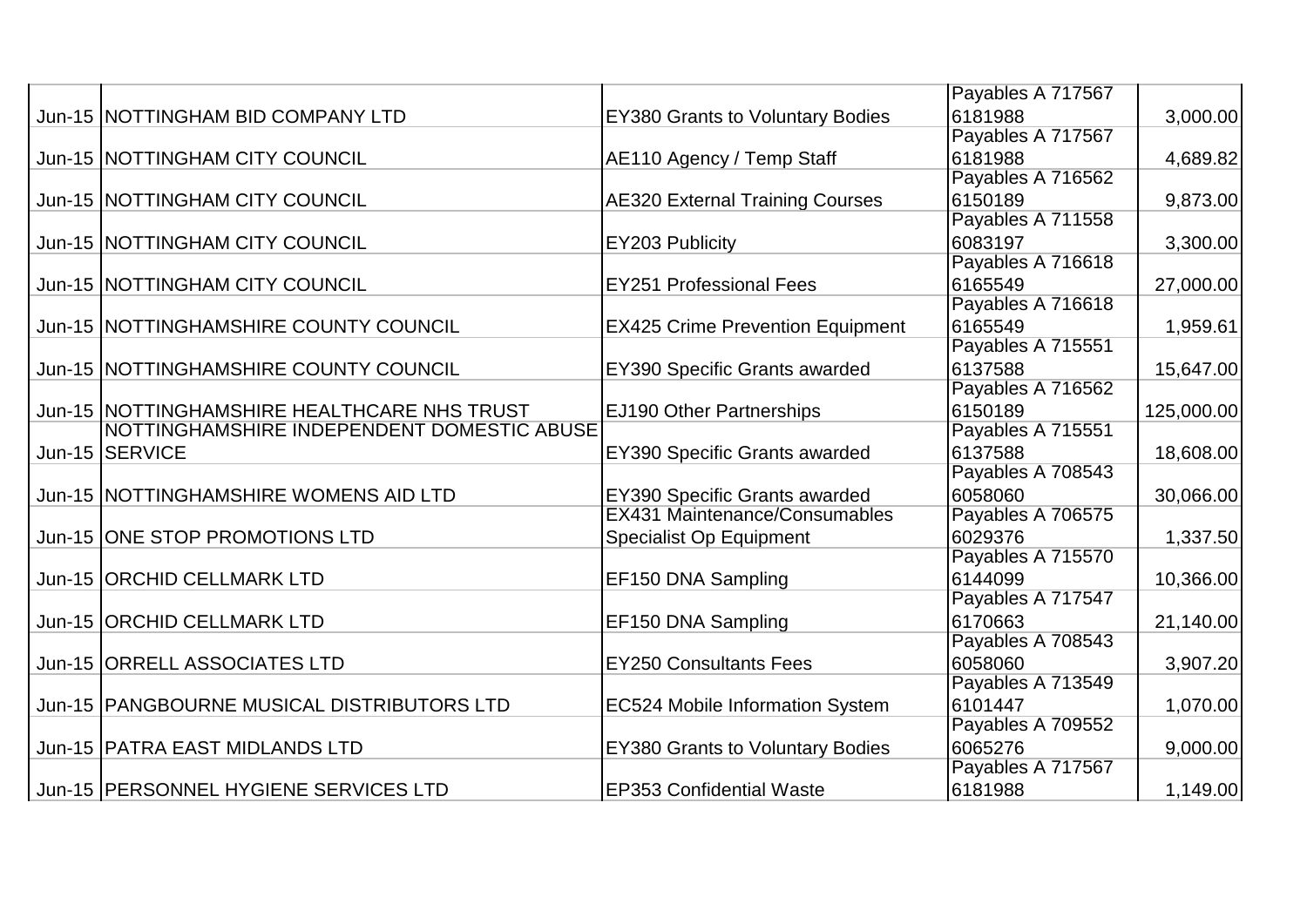| POLICE AND CRIME COMMISSIONER FOR                                           |                                        | Payables A 705560 |           |
|-----------------------------------------------------------------------------|----------------------------------------|-------------------|-----------|
| Jun-15   DERBYSHIRE                                                         | <b>EJ190 Other Partnerships</b>        | 6023450           | 3,043.51  |
| POLICE AND CRIME COMMISSIONER FOR GREATER                                   |                                        | Payables A 711558 |           |
| Jun-15 MANCHESTER                                                           | <b>AE320 External Training Courses</b> | 6083197           | 2,000.00  |
|                                                                             |                                        | Payables A 716595 |           |
| Jun-15 POLICE AND CRIME COMMISSIONER FOR HAMPSHIRE EY410 Partnership Grants |                                        | 6158880           | 6,015.97  |
| POLICE AND CRIME COMMISSIONER FOR                                           |                                        | Payables A 716562 |           |
| Jun-15 LEICESTERSHIRE                                                       | <b>EC490 Other Network Costs</b>       | 6150189           | 12,520.76 |
| POLICE AND CRIME COMMISSIONER FOR                                           |                                        | Payables A 715551 |           |
| Jun-15 LEICESTERSHIRE                                                       | EJ601 Collaboration service            | 6137588           | 3,120.00  |
| POLICE AND CRIME COMMISSIONER FOR                                           |                                        | Payables A 716595 |           |
| Jun-15  LEICESTERSHIRE                                                      | EJ601 Collaboration service            | 6158880           | 2,758.44  |
| POLICE AND CRIME COMMISSIONER FOR                                           |                                        | Payables A 711558 |           |
| Jun-15  LEICESTERSHIRE                                                      | <b>EY251 Professional Fees</b>         | 6083197           | 1,134.58  |
| POLICE AND CRIME COMMISSIONER FOR                                           |                                        | Payables A 717567 |           |
| Jun-15 NORTHAMPTONSHIRE                                                     | EJ190 Other Partnerships               | 6181988           | 2,771.36  |
| POLICE AND CRIME COMMISSIONER FOR SOUTH                                     |                                        | Payables A 716562 |           |
| Jun-15 WALES                                                                | <b>EC590 Other IT Costs</b>            | 6150189           | 69,468.45 |
| POLICE SUPERINTENDANTS ASSOCIATION OF                                       |                                        | Payables A 714563 |           |
| Jun-15 ENGLAND & WALES                                                      | <b>EX330 Other Insurance</b>           | 6108329           | 10,800.00 |
|                                                                             |                                        | Payables A 706588 |           |
| Jun-15   POST OFFICE LIMITED                                                | <b>ET180 Road Fund Licences</b>        | 6035504           | 1,380.00  |
|                                                                             |                                        | Payables A 704587 |           |
| Jun-15 PRO TECT SAFETY SIGNS                                                | EX426 Police Cones & Traffic Signs     | 6017565           | 6,086.08  |
|                                                                             |                                        | Payables A 715551 |           |
| Jun-15   PROCSERVE SHARED SERVICES LTD                                      | <b>EC526 Systems Development</b>       | 6137588           | 5,375.00  |
|                                                                             |                                        | Payables A 713549 |           |
| Jun-15 PTL OCCUPATIONAL HYGIENE CONSULTANTS LTD                             | <b>EP121 Reactive Maintenance</b>      | 6101447           | 1,308.00  |
|                                                                             |                                        | Payables A 715551 |           |
| Jun-15  RAMBUTAN LTD                                                        | <b>EY251 Professional Fees</b>         | 6137588           | 809.50    |
|                                                                             |                                        | Payables A 716618 |           |
| Jun-15 RECOVERY MANAGEMENT SERVICES LTD                                     | <b>EX750 Vehicle Recovery Costs</b>    | 6165549           | 2,800.00  |
|                                                                             |                                        | Payables A 717567 |           |
| Jun-15 RECOVERY MANAGEMENT SERVICES LTD                                     | <b>EX750 Vehicle Recovery Costs</b>    | 6181988           | 1,840.00  |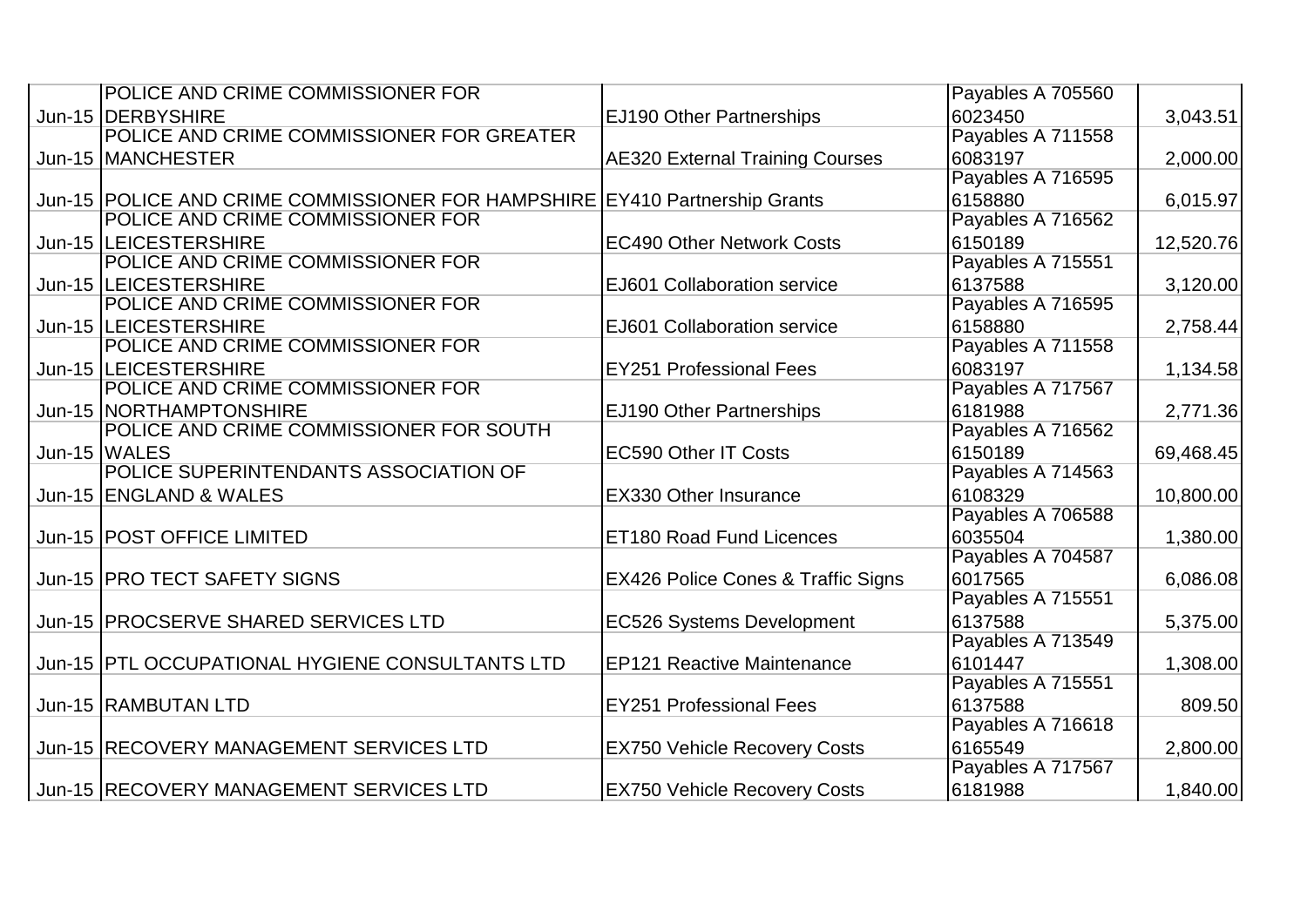|                                        |                                             | Payables A 705560 |           |
|----------------------------------------|---------------------------------------------|-------------------|-----------|
| Jun-15 REED SPECIALIST RECRUITMENT LTD | AE110 Agency / Temp Staff                   | 6023450           | 2,875.00  |
|                                        |                                             | Payables A 706575 |           |
| Jun-15 REED SPECIALIST RECRUITMENT LTD | AE110 Agency / Temp Staff                   | 6029376           | 5,250.00  |
|                                        |                                             | Payables A 706588 |           |
| Jun-15 REED SPECIALIST RECRUITMENT LTD | AE110 Agency / Temp Staff                   | 6035504           | 11,330.00 |
|                                        |                                             | Payables A 708543 |           |
| Jun-15 REED SPECIALIST RECRUITMENT LTD | AE110 Agency / Temp Staff                   | 6058060           | 1,800.00  |
|                                        |                                             | Payables A 711558 |           |
| Jun-15 REED SPECIALIST RECRUITMENT LTD | AE110 Agency / Temp Staff                   | 6083197           | 2,220.00  |
|                                        |                                             | Payables A 714563 |           |
| Jun-15 REED SPECIALIST RECRUITMENT LTD | AE110 Agency / Temp Staff                   | 6108329           | 74,817.99 |
|                                        |                                             | Payables A 716618 |           |
| Jun-15 REED SPECIALIST RECRUITMENT LTD | AE110 Agency / Temp Staff                   | 6165549           | 67,728.61 |
|                                        |                                             | Payables A 715551 |           |
| Jun-15 RICHFORD MOTOR SERVICES LTD     | <b>EX750 Vehicle Recovery Costs</b>         | 6137588           | 545.00    |
|                                        | <b>ER121 Photocopier Machines Running</b>   | Payables A 706588 |           |
| Jun-15 RICOH UK LTD                    | <b>Costs</b>                                | 6035504           | 16,257.81 |
|                                        | <b>ER121 Photocopier Machines Running</b>   | Payables A 715551 |           |
| Jun-15 RICOH UK LTD                    | <b>Costs</b>                                | 6137588           | 987.56    |
|                                        | <b>ER122 Photocopier Machines - (Click)</b> | Payables A 706588 |           |
| Jun-15 RICOH UK LTD                    | <b>Charges</b>                              | 6035504           | 40,667.76 |
|                                        |                                             | Payables A 715570 |           |
| Jun-15 RIGHT 2 WRITE LTD               | <b>AE320 External Training Courses</b>      | 6144099           | 1,290.00  |
|                                        |                                             | Payables A 714585 |           |
| Jun-15 ROYAL MAIL GROUP PLC            | <b>EC310 Postage Costs</b>                  | 6114712           | 2,146.92  |
|                                        |                                             | Payables A 716595 |           |
| Jun-15 ROYAL MAIL GROUP PLC            | <b>EC310 Postage Costs</b>                  | 6158880           | 10,364.06 |
|                                        |                                             | Payables A 716618 |           |
| Jun-15 ROYAL MAIL GROUP PLC            | <b>EC310 Postage Costs</b>                  | 6165549           | 11,518.40 |
|                                        |                                             | Payables A 714585 |           |
| Jun-15 RUDZKI & JONES SOLICITORS       | <b>EY251 Professional Fees</b>              | 6114712           | 3,347.00  |
|                                        |                                             | Payables A 717567 |           |
| Jun-15 RUSHCLIFFE BOROUGH COUNCIL      | AE110 Agency / Temp Staff                   | 6181988           | 5,563.20  |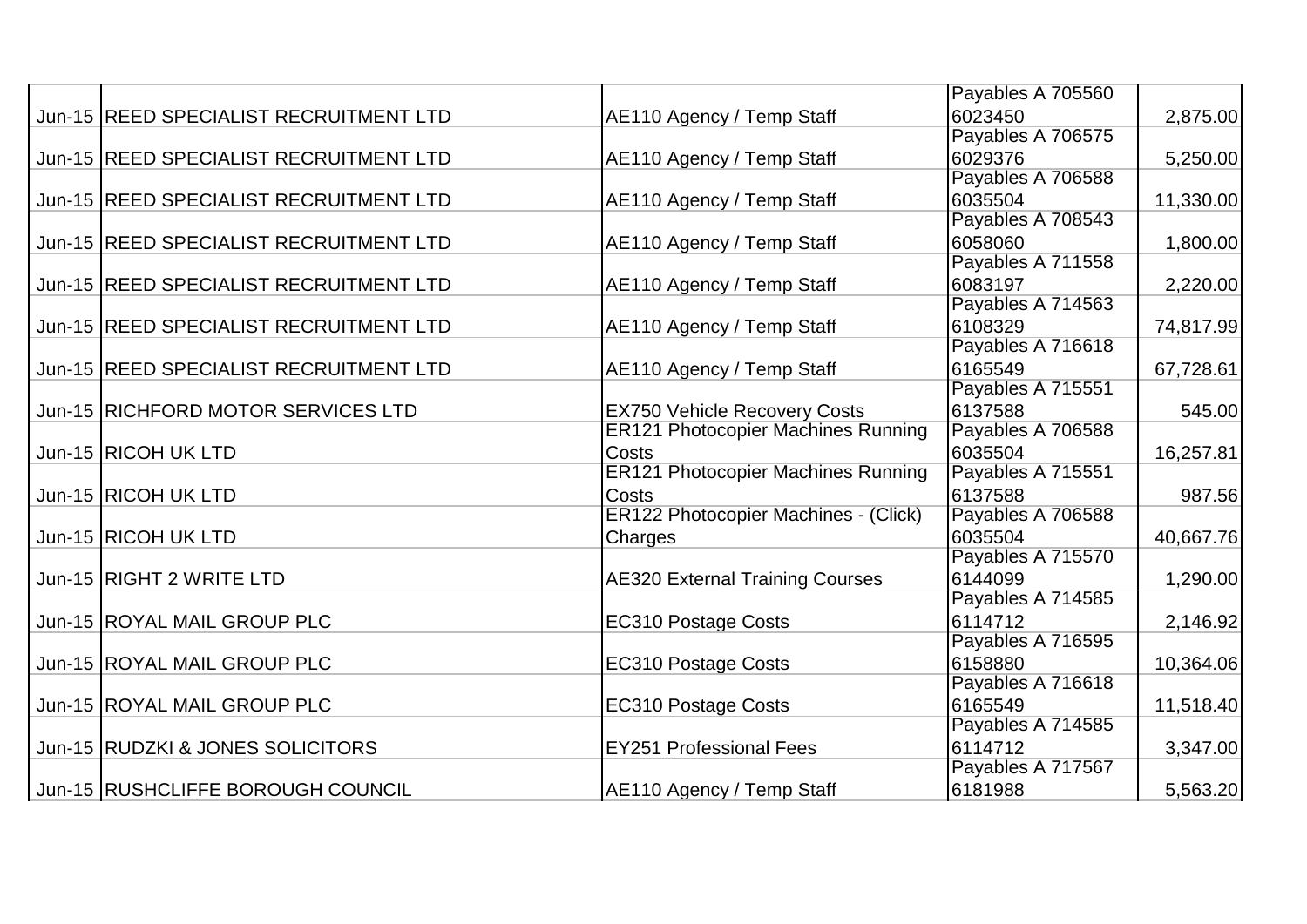|                                             | EP103 Planned Mechanical &        | Payables A 711558 |           |
|---------------------------------------------|-----------------------------------|-------------------|-----------|
| Jun-15 RYCROFT LTD                          | <b>Engineering Works</b>          | 6083197           | 4,600.00  |
|                                             |                                   | Payables A 711558 |           |
| Jun-15 RYCROFT LTD                          | <b>EP121 Reactive Maintenance</b> | 6083197           | 700.00    |
|                                             |                                   | Payables A 706613 |           |
| Jun-15 IS G SMITH RENT ACCOUNT              | EP250 Rent                        | 6051826           | 5,250.00  |
|                                             |                                   | Payables A 716618 |           |
| Jun-15 SAFE & SOUND SECURITY SYSTEMS        | <b>EF120 Forensic Analysis</b>    | 6165549           | 1,800.00  |
|                                             |                                   | Payables A 716595 |           |
| Jun-15 SAFE & SOUND SECURITY SYSTEMS        | <b>EF130 Electronic Forensics</b> | 6158880           | 2,175.00  |
|                                             |                                   | Payables A 716618 |           |
| Jun-15 SAFE & SOUND SECURITY SYSTEMS        | <b>EF130 Electronic Forensics</b> | 6165549           | 24,360.00 |
|                                             |                                   | Payables A 705560 |           |
| Jun-15 SBL LTD                              | <b>EC590 Other IT Costs</b>       | 6023450           | 2,242.54  |
|                                             |                                   | Payables A 711558 |           |
| Jun-15   SEPURA LTD                         | EC210 Radio / Airwave - Equipment | 6083197           | 750.00    |
|                                             |                                   | Payables A 715551 |           |
| Jun-15 SHAKESPEARE STREET INVESTMENT CO LTD | EP250 Rent                        | 6137588           | 806.45    |
|                                             |                                   | Payables A 716618 |           |
| Jun-15 SHAKESPEARE STREET INVESTMENT COLTD  | EP250 Rent                        | 6165549           | 806.45    |
|                                             |                                   | Payables A 711558 |           |
| Jun-15 SHRED-IT LTD                         | <b>EP350 Waste Disposal</b>       | 6083197           | 1,162.00  |
|                                             |                                   | Payables A 717547 |           |
| Jun-15 SHRED-IT LTD                         | EP350 Waste Disposal              | 6170663           | 21,333.50 |
|                                             |                                   | Payables A 716618 |           |
| Jun-15 SHRED-IT LTD                         | <b>EP353 Confidential Waste</b>   | 6165549           | 568.50    |
|                                             |                                   | Payables A 717567 |           |
| Jun-15 SHRED-IT LTD                         | <b>EP353 Confidential Waste</b>   | 6181988           | 2,949.00  |
|                                             |                                   | Payables A 710549 |           |
| Jun-15 SLATER ELECTRICAL SERVICES LTD       | <b>EP121 Reactive Maintenance</b> | 6071161           | 5,529.76  |
|                                             |                                   | Payables A 711549 |           |
| Jun-15 SLATER ELECTRICAL SERVICES LTD       | <b>EP121 Reactive Maintenance</b> | 6077231           | 3,375.59  |
|                                             |                                   | Payables A 716562 |           |
| Jun-15 SLATER ELECTRICAL SERVICES LTD       | <b>EP121 Reactive Maintenance</b> | 6150189           | 929.49    |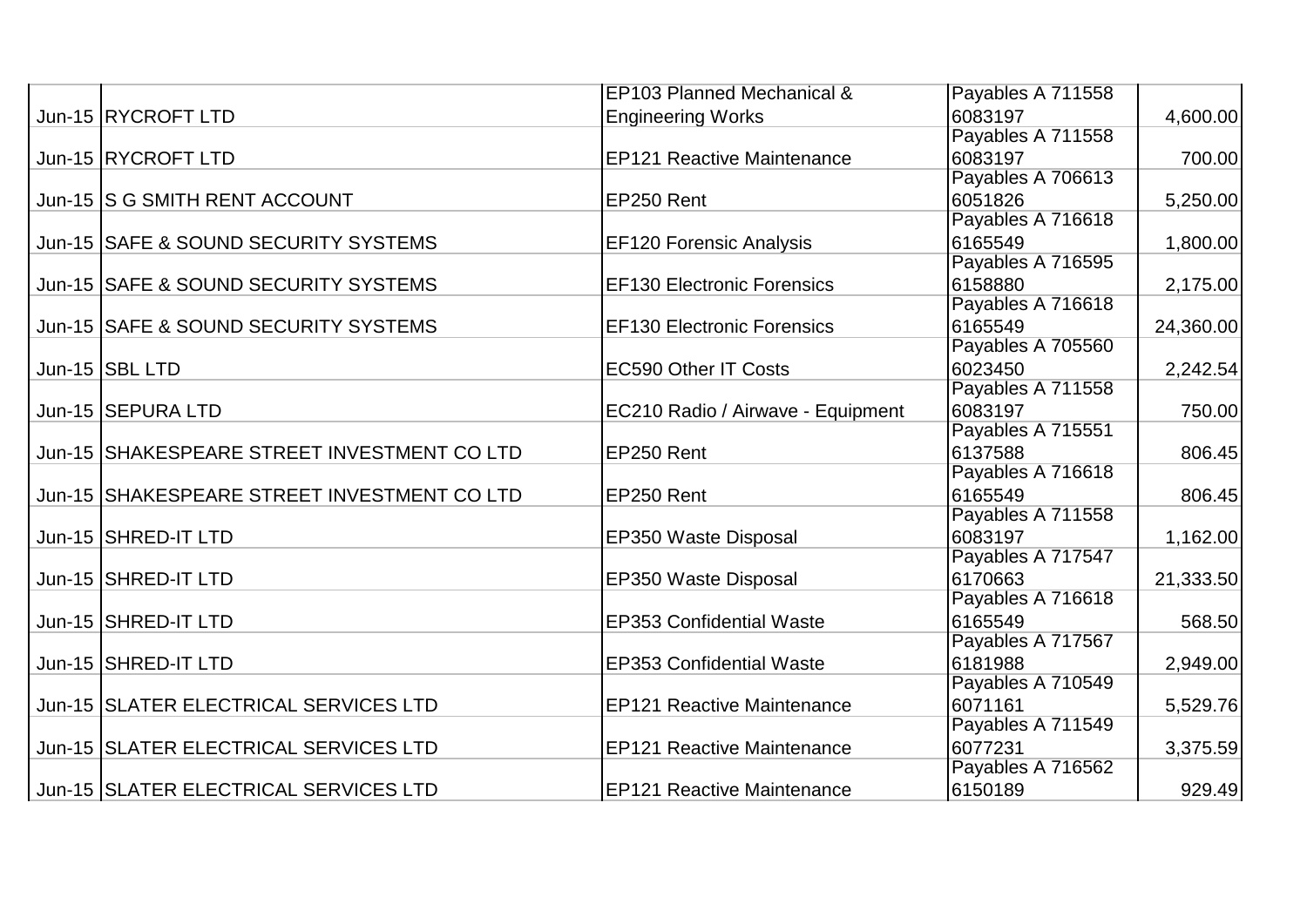|                                               |                                         | Payables A 716562 |            |
|-----------------------------------------------|-----------------------------------------|-------------------|------------|
| Jun-15 SLATER ELECTRICAL SERVICES LTD         | <b>EX652 Other Operational Expenses</b> | 6150189           | 709.98     |
|                                               |                                         | Payables A 711558 |            |
| Jun-15 SOLOS CONSULTANTS LTD                  | AE110 Agency / Temp Staff               | 6083197           | 2,911.41   |
|                                               |                                         | Payables A 716562 |            |
| Jun-15 SOLOS CONSULTANTS LTD                  | AE110 Agency / Temp Staff               | 6150189           | 3,021.81   |
|                                               |                                         | Payables A 716618 |            |
| Jun-15 SPECIALIST COMPUTER CENTRES PLC        | <b>EY150 Subscriptions</b>              | 6165549           | 80,282.58  |
|                                               |                                         | Payables A 715570 |            |
| Jun-15 STARTRAQ (UK) LTD                      | <b>EC512 Software Licences</b>          | 6144099           | 2,305.88   |
|                                               |                                         | Payables A 710549 |            |
| Jun-15 STUART J GREEN DIGITAL ENGINEERING LTD | <b>EY250 Consultants Fees</b>           | 6071161           | 950.00     |
|                                               | <b>EX431 Maintenance/Consumables</b>    | Payables A 714599 |            |
| Jun-15 SURE24 LTD                             | <b>Specialist Op Equipment</b>          | 6120759           | 672.50     |
|                                               | EC130 Mobile Phone Call Charges &       | Payables A 711558 |            |
| Jun-15  TELEFONICA O2 (UK) LTD                | <b>Contract Cost</b>                    | 6083197           | 3,486.15   |
|                                               |                                         | Payables A 713549 |            |
| Jun-15 THOMPSONS SOLICITORS                   | <b>EY251 Professional Fees</b>          | 6101447           | 9,250.00   |
|                                               |                                         | Payables A 715570 |            |
| Jun-15  TOTAL INTEGRATED SOLUTIONS LTD        | <b>EP102 Planned Maintenance</b>        | 6144099           | 14,141.50  |
|                                               |                                         | Payables A 711558 |            |
| Jun-15  TOTAL INTEGRATED SOLUTIONS LTD        | <b>EP121 Reactive Maintenance</b>       | 6083197           | 521.70     |
|                                               | EP123 Building Maintenance - Day to     | Payables A 706588 |            |
| Jun-15 TOTAL INTEGRATED SOLUTIONS LTD         | Day                                     | 6035504           | 1,224.00   |
|                                               | EP123 Building Maintenance - Day to     | Payables A 713549 |            |
| Jun-15  TOTAL INTEGRATED SOLUTIONS LTD        | Day                                     | 6101447           | 1,367.00   |
|                                               | EP123 Building Maintenance - Day to     | Payables A 716562 |            |
| Jun-15  TOTAL INTEGRATED SOLUTIONS LTD        | Day                                     | 6150189           | 708.60     |
|                                               |                                         | Payables A 714585 |            |
| Jun-15   UNIVERSITY OF LEICESTER              | <b>EF110 Pathologists Fees</b>          | 6114712           | 2,510.00   |
|                                               |                                         | Payables A 715551 |            |
| Jun-15 UNIVERSITY OF LEICESTER                | <b>EF110 Pathologists Fees</b>          | 6137588           | 7,913.80   |
|                                               |                                         | Payables A 708543 |            |
| Jun-15   VENSON NOTTS LTD                     | <b>EX750 Vehicle Recovery Costs</b>     | 6058060           | 281,758.95 |